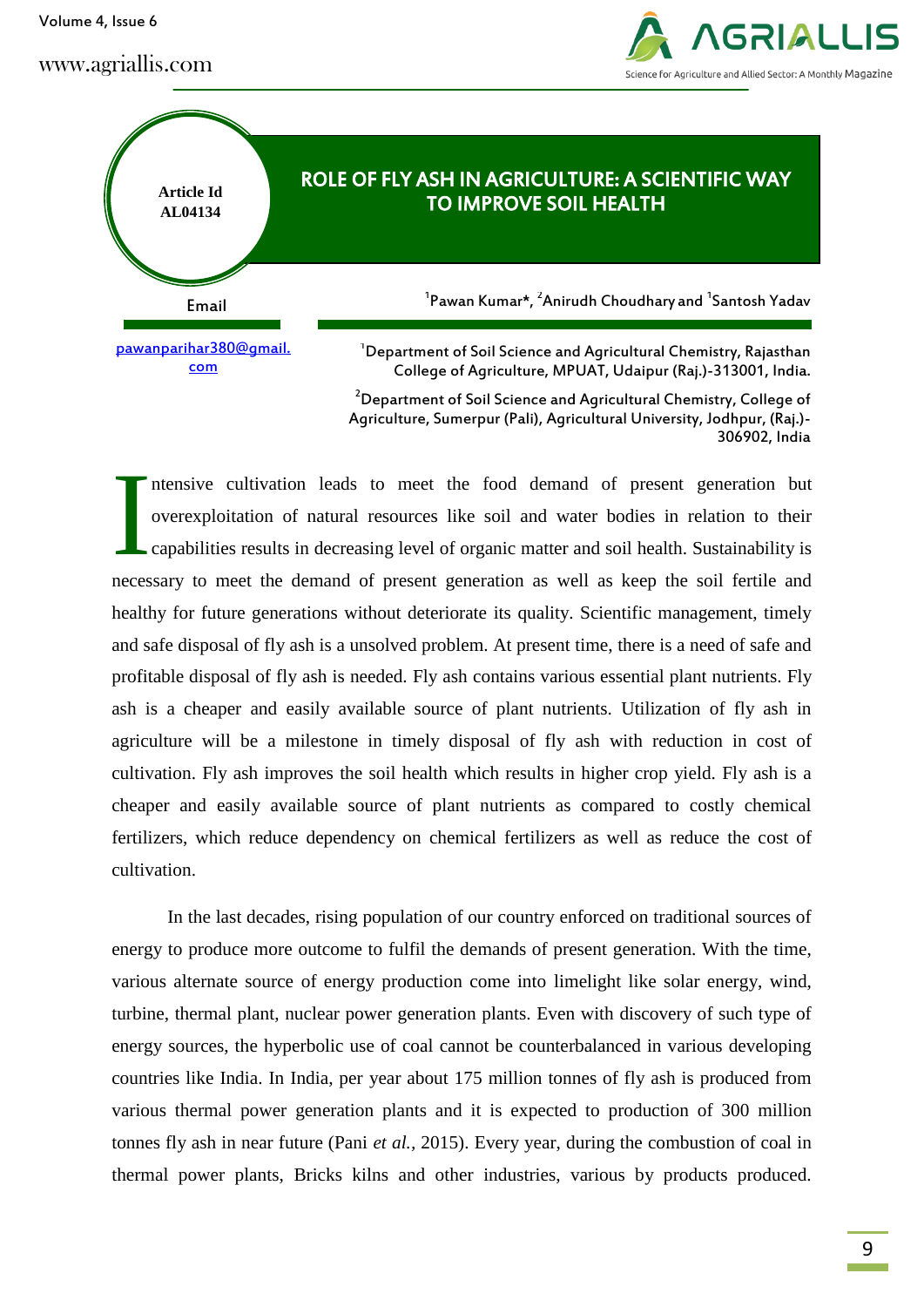www.agriallis.com



Among these, fly ash is a major important by product, which management and safe disposal is an unsolved problem. The generation of electricity leads to anthropogenic emission of  $CO<sub>2</sub>$ ,  $SO_2$ ,  $NO_x$  along with fly ash in huge quantity by thermal power plants (Singh and Pandey, 2013). Every year more than 100 million tonnes of fly ash is produced in more than 1800 thermal power plants and bricks kilns units. Presently the utilization of fly ash on global basis is about only 25% of total fly ash produced, remaining is landfilled and surface impounded (Lea*et al.,* 2021).



**Fig 1:** Coal-based fly ash

## **Disposal of Fly Ash**

In general fly ash is disposed either by dry or wet method. In dry method, fly ash is disposed through dumped it in landfills and dry basins, While in wet method, fly ash is washed out in artificial lagoons with the help of water, which commonly called Pond Ash. Both these method of disposal of fly ash is costly and harmful to human health along with lead to



**Fig 2:** Fly ash pond

soil quality and health degradation. Landfilling of fly ash adversely affect the soil fertility and pollute the quality of ground water also.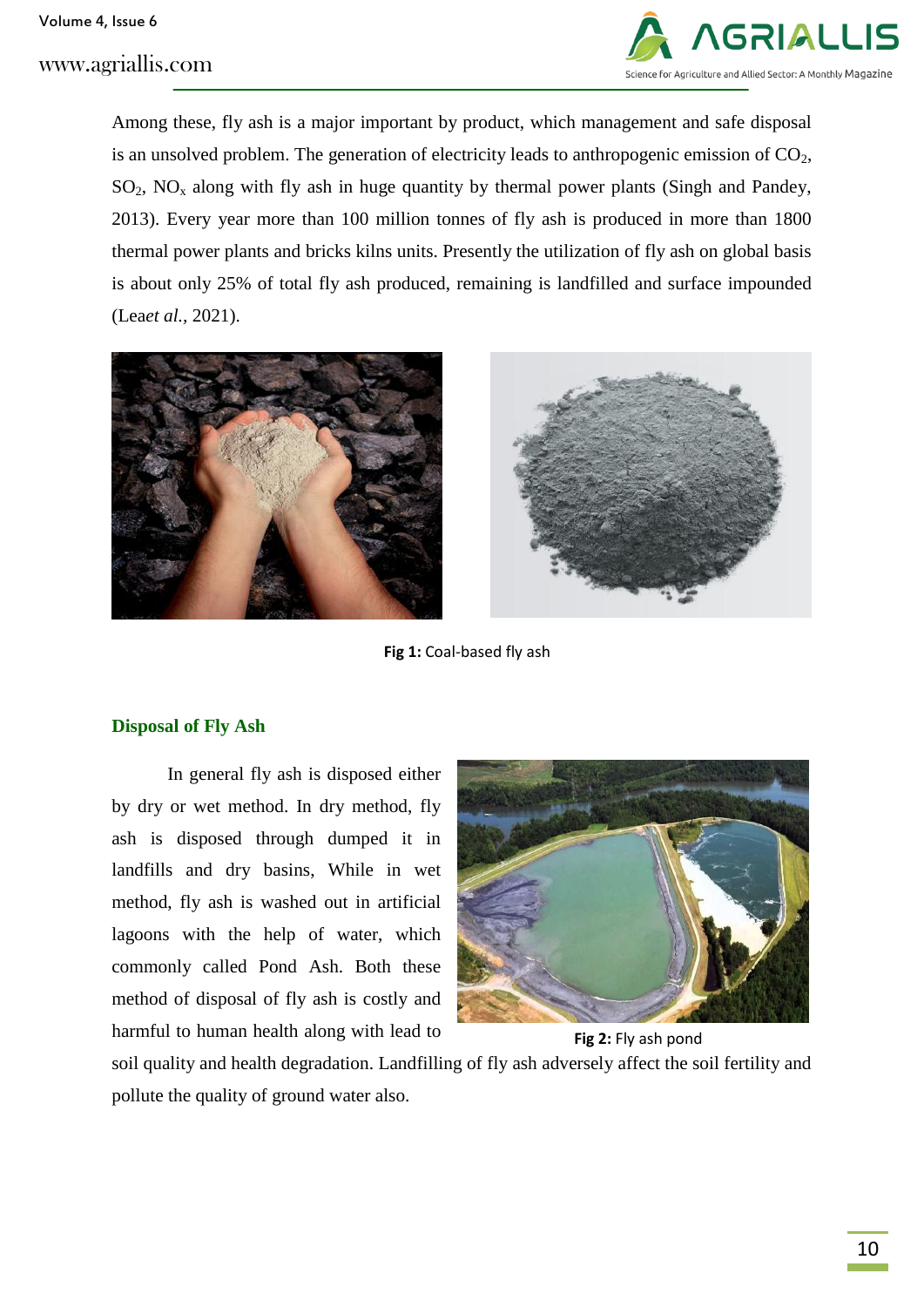

## **Effect of Fly Ash on Soil Properties**

# **1. Soil Texture**

The application of fly ash to heavy black clay soils can be alter their texture and make them more friable to easily plough them and favour to enhance germination of crop seeds and minimize soil crusting. An application of fly ash improve the soil texture (Panda and Biswal 2018).

# **2. Soil Structure**

With the application of appropriate quantity of fly ash can be make soil crumby and granular with improve soil structure, which favour crop growth and yield. Fly ash improves the soil structure, when applied to soils (Dhindsa *et al*., 2016).

## **3. Bulk Density**

Fly ash reduce the bulk density of soil, when applied to the soils. The impact of fly ash on soil physical properties on several soils mixed with 50% fly ash reveals that reduction in bulk density of soil. The particle of fly ash is very similar to silt, which alter the bulk density of soil, when applied to soils (Panda and Biswal, 2018).

## **4. Porosity (%)**

Anaddition of fly ash to sandy soils alters the soil texture permanently with increased micro porosity and improved water holding capacity of such soils (Michel *et al.,*2004).

## **5. Electrical Conductivity**

Anapplication of fly as 10, 20, 30 and 40% (w/w basis) in clay, sandy clay loam, sandy and sandy loam resulted in increased electrical conductivity (Panda and Biswal, 2018).

## **6. Infiltration Rate**

Fly ash improve soil physical properties like soil texture, soil structure, aeration status.Moderate infiltration rate favour a great enhance soil aggregation and minimize runoff losses and protect the soil from erosion. So, fly ash can be used for enhanced water infiltration rate.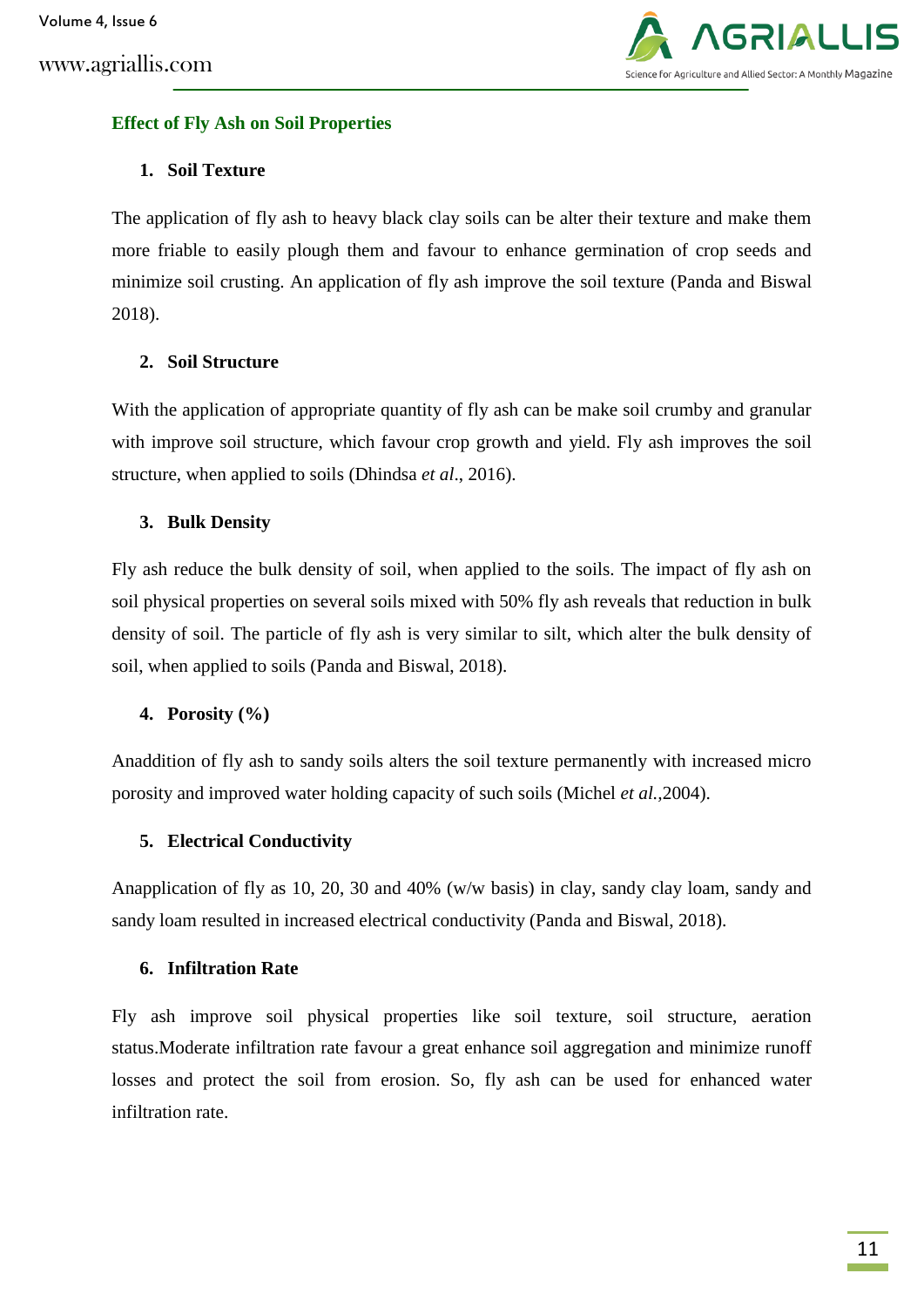www.agriallis.com



### **7. Soil Organic Matter**

Fly ash is a good source of organic matter, when applied to soil, it has been enhancing the level of soil organic matter. Soil organic matter is a good source or store house of plant available nutrients. Soil organic matter hold the plant nutrients by chelate formation and minimize their leaching losses.

### **8. Water Holding Capacity**

The application of appropriate quantity of fly ash improves the levels of water holding capacity of a soil(Dhindsa *et al*., 2016). Several field experiments reveals that soils mixed with 50% fly ash showed a higher water holding capacity as compared to other soil. An application of fly as 10, 20, 30 and 40% (w/w basis) in clay, sandy clay loam, sandy and sandy loam resulted in increased water holding capacity (Panda and Biswal, 2018).

#### **9. Soil pH**

Fly ash can be used to correct both the soil acidity and soil alkalinity. Fly ash can be acidic or alkaline which is depends upon the source and combustion process.The application of fly as 10, 20, 30 and 40 % (w/w basis) in clay, sandy clay loam, sandy and sandy loam resulted in increased soil pH (Panda and Biswal, 2018). Fly ash when applied to acidic soils, act as a liming material to neutralize soil acidity which enhance the available nutrient status of the soil. The principal beneficial characteristics offly ash is due to carbonate and hydroxide salt present in it.

#### **10. Cation Exchange Capacity**

Fly ash contains various cations and anions, when fly ash is applied to soil, these cations and anions replace otherion on exchangeable sites and enhanced cation exchange capacity which favours certain plant nutrients availability. An application of fly ash increase the level of cation exchange capacity of soil (Tomar *et al*., 2015).

## **11. Soil Fertility level**

Fly ash is also a rich source of various micronutrients including Fe, Mn, Zn, Cu, Boron and Molybdenum (Meena *et al.,* 2019). Higher concentration of essential plant nutrients including K, Ca, Mg, Na, Zn and Fe in fly ash increased the yield of agricultural crops.An application of fly ash with municipal biosolids prove N and P to the soil with leading to better crop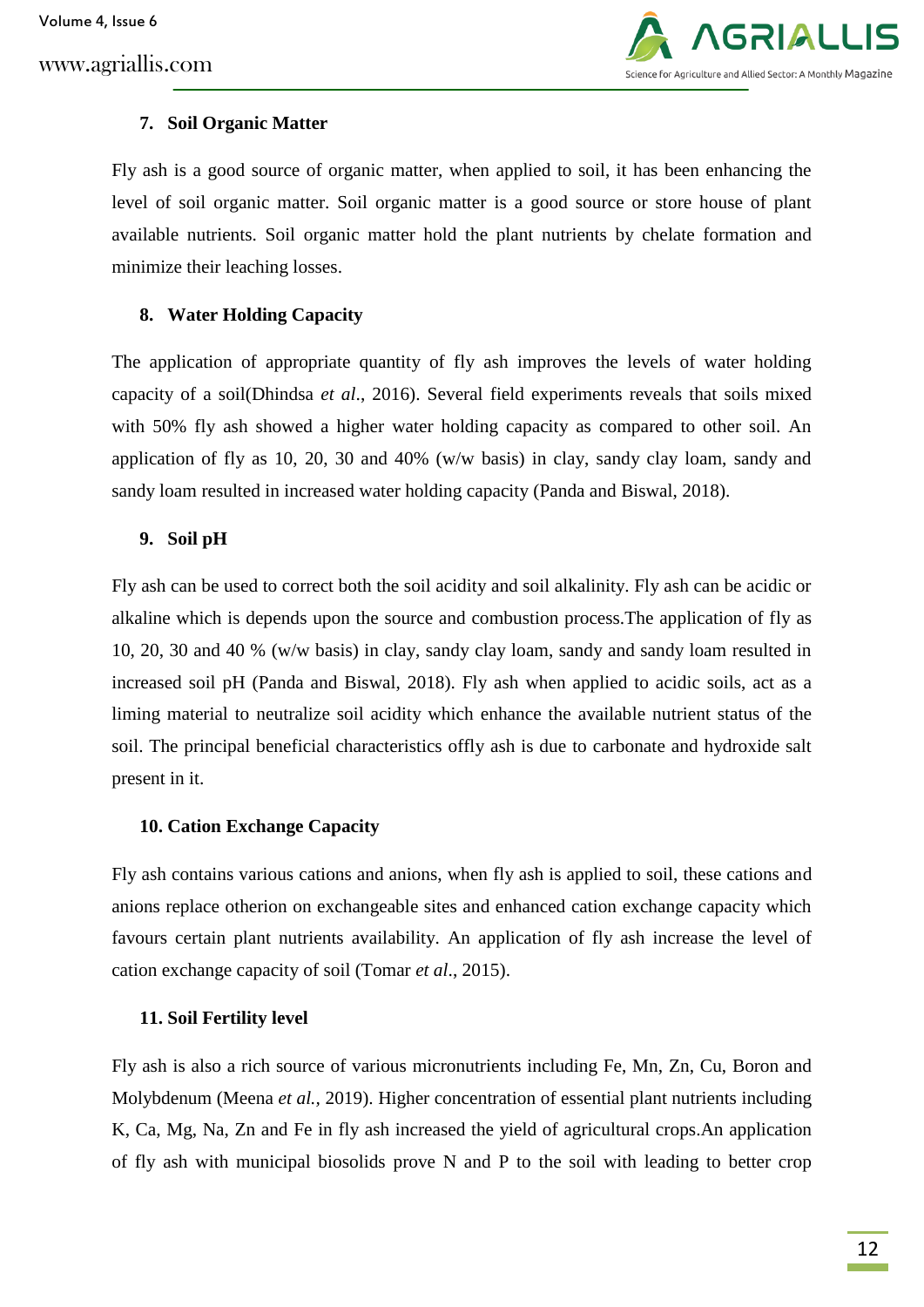Volume 4, Issue 6

www.agriallis.com



production (Sahoo *et al*., 2021).So, fly ash can be used as a source of nutrient. An application of fly ash with municipal bio-solids prove N and P to the soil with leading the better crop production (Sahoo *et al*., 2021).

### **12. Microbial population and enzymatic activities**

Fly ash is when applied to acidic soils, it corrects the soil acidity by rise the soil pH which create a favourable environment for bacterial and other certain microbial population resulted in nutrient transformation and nitrogen fixation. The soil applications of fly ash increase activity of invertase, amylase, dehydrogenase and protease enzyme in soil system (Sarangi *et al*., 2001). There was a significant effects on soil health in terms of microbial populations, enzyme activities with improved bacterial community diversity (Lea*et al*., 2021).

### **13. Better Crop Yield**

Fly ash contains essential plant nutrients in higher quantities**.** Higher concentration of essential nutrients in fly ash including K, Ca, Mg, Na, Zn and Fe increased the yield of agricultural crops. An application of fly ash with municipal bio-solids prove N and P to the soil with leading to better crop production (Sahoo *et al*., 2021).

#### **14. Act as Pesticide**

Astudy reported that more than 50 species of insect pest of major agricultural crops found susceptible to fly ash treatment. Fly ash can be used to control both chewing and sucking pests of field crops like leaf folder, grasshopper, brown plant hopper, yellow caterpillar, brown bug, red ear head bug, black bug. Soil application of 5% fly ash to tomato crop found root knot nematode infestation.

#### **Conclusion**

Fly ash contains various essential plant nutrients in a wider range, which make it an alternate source of plant nutrients and as a soil ameliorant to improve the soil quality and health. Fly ash is a cheap and easily available source of plant nutrient. Fly ash application in various soils has been showed an admirable positive effect on various physic-chemical and biological properties as well as plant biomass and nutrient uptake by crop plants. Fly ash can be used as ameliorant in both acidic and sodic soils depends upon nature of fly ash. Applications of fly ash alone or combinations of with appropriate doses improve soil health and subsequently crop yields.